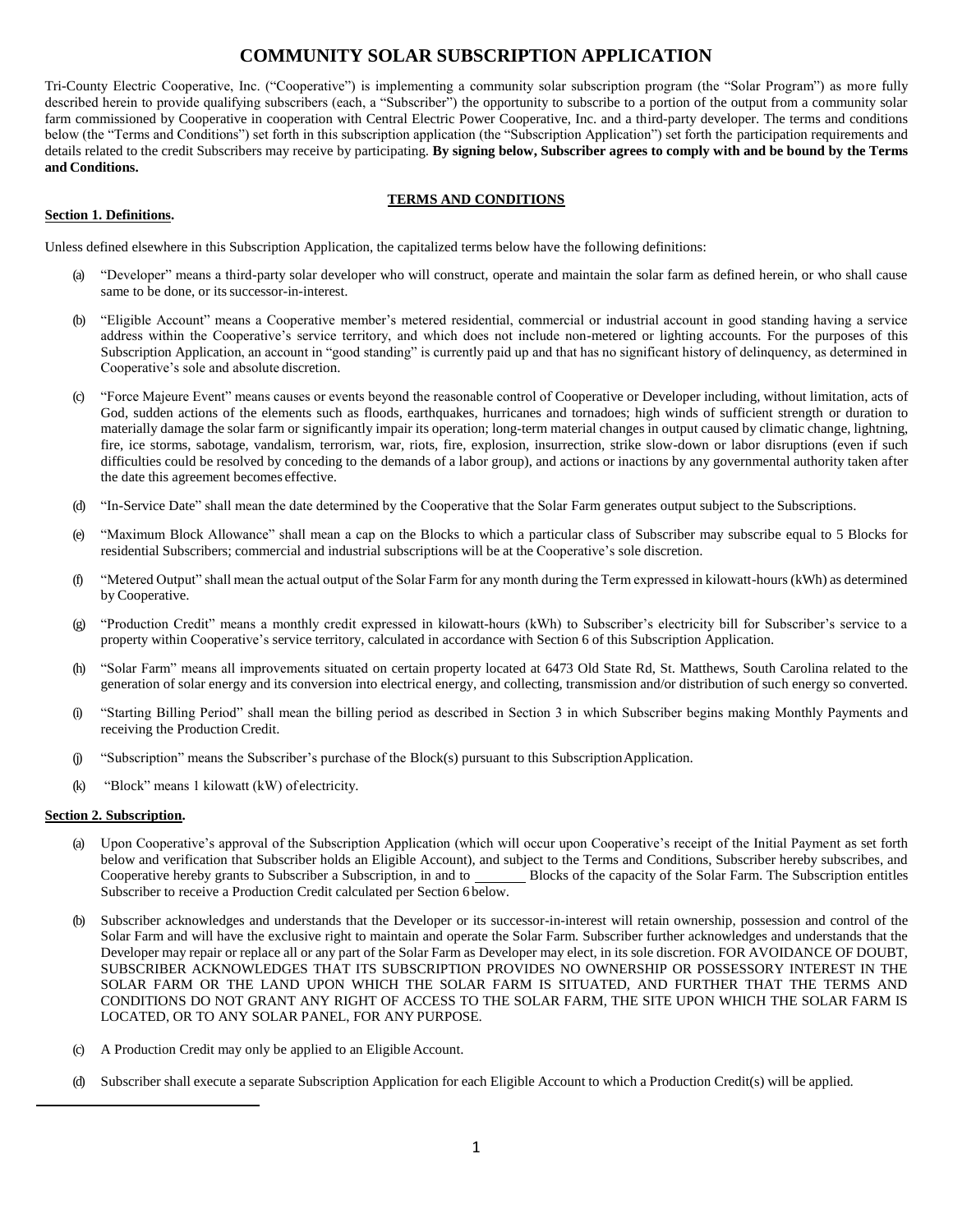Section 3. Subscription Fee. In consideration for its Subscription, Subscriber shall pay to Cooperative the non-refundable subscription fees described below.

SUBSCRIPTION FEES: Subscribers will pay a non-refundable initial payment of \$100.00 per Block (the "Initial Payment") due and payable upon the Subscriber's execution of this Subscription Application. Subscriber will also pay a monthly fee of \$10.00 per Block (the "Monthly Fee"). After the In-Service Date of the Solar Farm, the Monthly Fee shall be added to the Subscriber's bill from the Cooperative in the billing period after the Subscription Application is approved. **In the event that Subscriber fails to make any required Monthly Payment and such failure to pay is not cured within sixty (60) days after Cooperative provides written notice of non-payment to Subscriber, Subscriber's Subscription shall be null and void without any further notice required by Cooperative, and Subscriber will forfeit the right to receive any remaining Production Credits. In such circumstance, Cooperative shall have the right to re-subscribe the Blocks to any other Eligible Account in itsdiscretion.**

**Section 4. Term.** The Subscription shall remain in force until, at any time after two years from the effective date of the Subscription, Subscriber ceases to pay the Subscription Fee, or until the termination of the solar program, whichever occurs first. The solar program will terminate twenty (20) years from the In-Service Date.

**Section 5. Cooperative Obligations.** Cooperative shall account for the Metered Output and account for and provide the Production Credit as set forth in the Terms and Conditions.

#### **Section 6. Calculation of Production Credit.**

- (a) A Subscriber's monthly Production Credit is calculated by multiplying the Solar Farm's Metered Output by the Subscriber's Proportionate Share (defined below). The product of this calculation is then multiplied by the approved all-kWh charge per kWh in the schedules for GENERAL SERVICES Rates 01, 14 or 02 **(currently, this rate is \$0.112 per kWh for rates 01,14 and \$0.11 for rate 02, but the rates are subject to change)** to determine the monthly Production Credit. This credit is then applied to the Subscriber's billing statement. Subscriber shall not be entitled to a Production Credit in any given billing period that exceeds the Subscriber's consumption for that billing period (such excess Production Credit being carried over and applied to Subscriber's bill for the following month, with all carryover credits reset to zero on June 1 of each year), and in no event, shall the Production Credit exceed the credit calculated using the Maximum BlockAllowance.
- (b) A "Subscriber's Proportionate Share" is the portion of the rated electrical output of the Solar Farm to which Subscriber has purchased a Subscription, expressed as the following fraction:

#### **# of Blocks purchased by Subscriber X kilowatts per Block Total rated output in kilowatts of Solar Farm**

Thus, if the Subscriber purchased three Blocks of a 250-kilowatt solar farm, and each Block is one kilowatt, Subscriber's Proportionate share would be (3 X 1)/250, or 0.012.

Section 7. Subscriber Relocation. In the event that the Subscriber relocates to another service address within Cooperative's service territory, Subscriber's account shall remain an Eligible Account and the Production Credit will be applied to the new service address so long as Subscriber provides written notice of such change of service address at least thirty (30) days in advance of such change. If Subscriber fails to provide timely notice under this section, payment of the Production Credits to which Subscriber may otherwise have been entitled may be suspended and not resumed until the billing period after such required notice is provided toCooperative.

**Section 8. Repurchase by Cooperative.** Cooperative shall have the right, upon providing written notice to Subscriber (a "Repurchase Notice"), at any time and in Cooperative's sole and absolute discretion, to repurchase any or all Blocks from Subscriber, in which case the following provisions shall apply:

- (a) The Repurchase Notice will state an effective date for the repurchase that coincides with the end of a particular billing period, and Subscriber shall be entitled to the Production Credit until that date.
- (b) The consideration for such repurchase will be as follows:

Cooperative will repurchase the Blocks using the following formula:

## **(years remaining of term) X ( # of blocks) X \$100**

 **20 year term**

Subscriber shall be released from any future monthly Participation Fees under the Subscription Application effective as of the date of the Repurchase Notice. Additionally, Subscriber shall receive any Production Credit accrued through the current billing period. Cooperative will remit payment of the Repurchase Price to Subscriber within thirty (30) days after sending the Repurchase Notice.

- (c) Upon (1) Cooperative's tendering of the Repurchase Price, if any; and/or (2) application of any final Production Credit due to Subscriber to Subscriber's monthly bill, as the case may be, the Subscription Application will terminate and Cooperative will have no further obligations hereunder.
- (d) Unless specifically provided for herein, Cooperative is under no obligation to repurchase Subscriber's Blocks.

## **Section 9. Disclaimer of Warranties; Limitation of Liability.**

(a) To the fullest extent allowed by law, Cooperative's total liability, regardless of the number of claims, is limited to the amount of the Production Credit due and payable to Subscriber pursuant to the Terms and Conditions, and Cooperative and its directors, trustees, officers, employees, contractors and agents shall not be liable to Subscriber or any other party for any other obligations. NOTWITHSTANDING ANYTHING IN THIS SUBSCRIPTION APPLICATION TO THE CONTRARY, COOPERATIVE AND ITS DIRECTORS, TRUSTEES, OFFICERS,